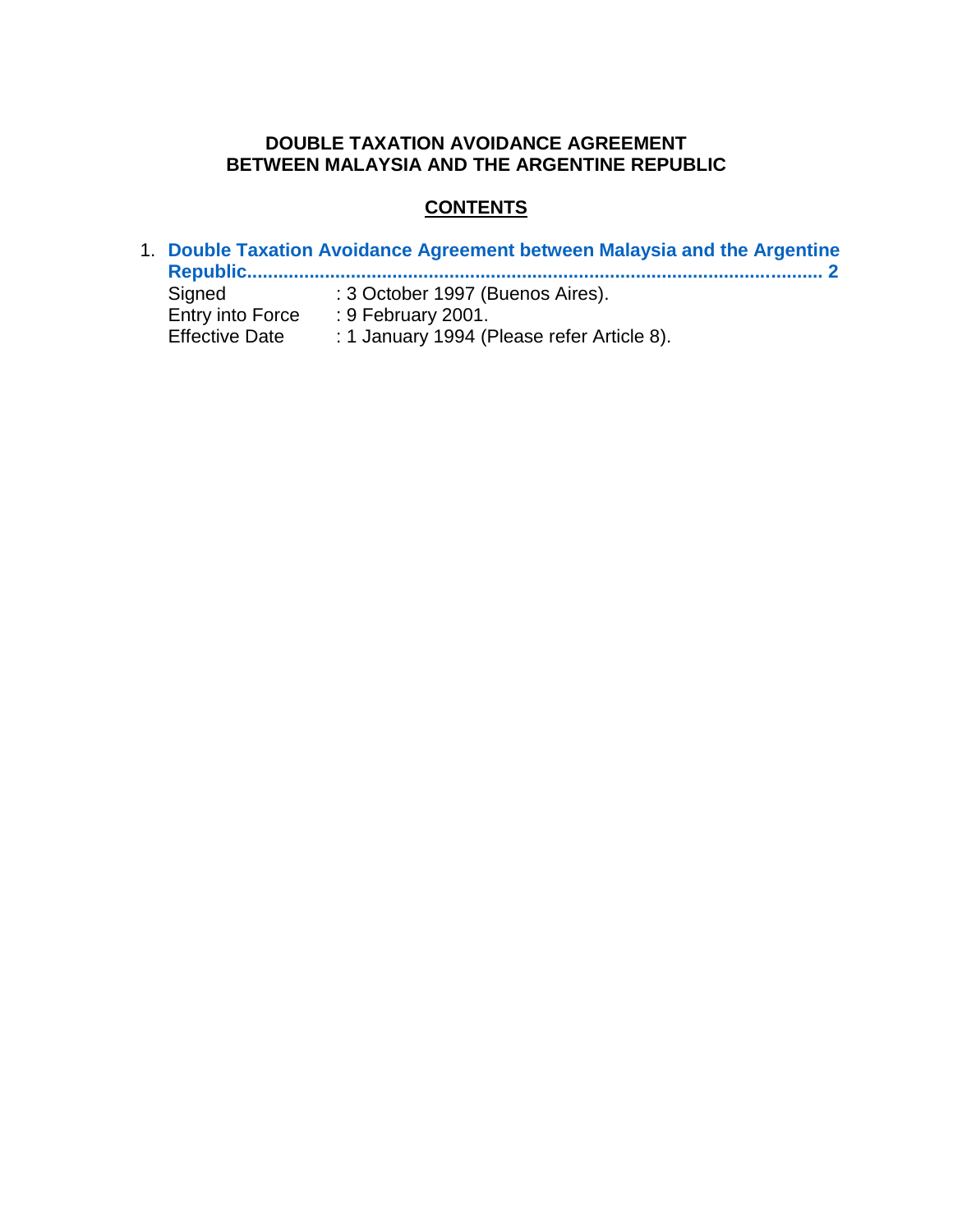<span id="page-1-0"></span>P.U. (A) 61 Signed: 3 October 1997 (Buenos Aires) Effective Date: 1 January 1994 (see Article 8)

## **AGREEMENT BETWEEN THE GOVERNMENT OF MALAYSIA AND THE GOVERNMENT OF THE ARGENTINE REPUBLIC FOR RECIPROCAL EXEMPTION WITH RESPECT TO TAXES ON INCOME FROM THE OPERATION OF SHIPS AND AIRCRAFT IN INTERNATIONAL TRAFFIC**

### THE GOVERNMENT OF MALAYSIA

#### AND

### THE GOVERNMENT OF THE ARGENTINE REPUBLIC

## Article 1 **PERSONAL SCOPE**

This Agreement shall apply to persons who are residents of one or both of the Contracting States.

## Article 2 **TAXES COVERED**

1. This Agreement shall apply to taxes on income imposed by a Contracting State, irrespective of the manner in which they are levied.

2. The existing taxes to which this Agreement shall apply are in particular:

- (i) in the case of Argentina, the income tax; and
- (ii) in the case of Malaysia, the income tax.

3. This Agreement shall apply also to any identical or substantially similar taxes which are imposed by a Contracting State after the date of signature of this Agreement in addition to, or in place of, the existing taxes.

#### Article 3 **DEFINITIONS**

1. In this Agreement, unless the context otherwise requires: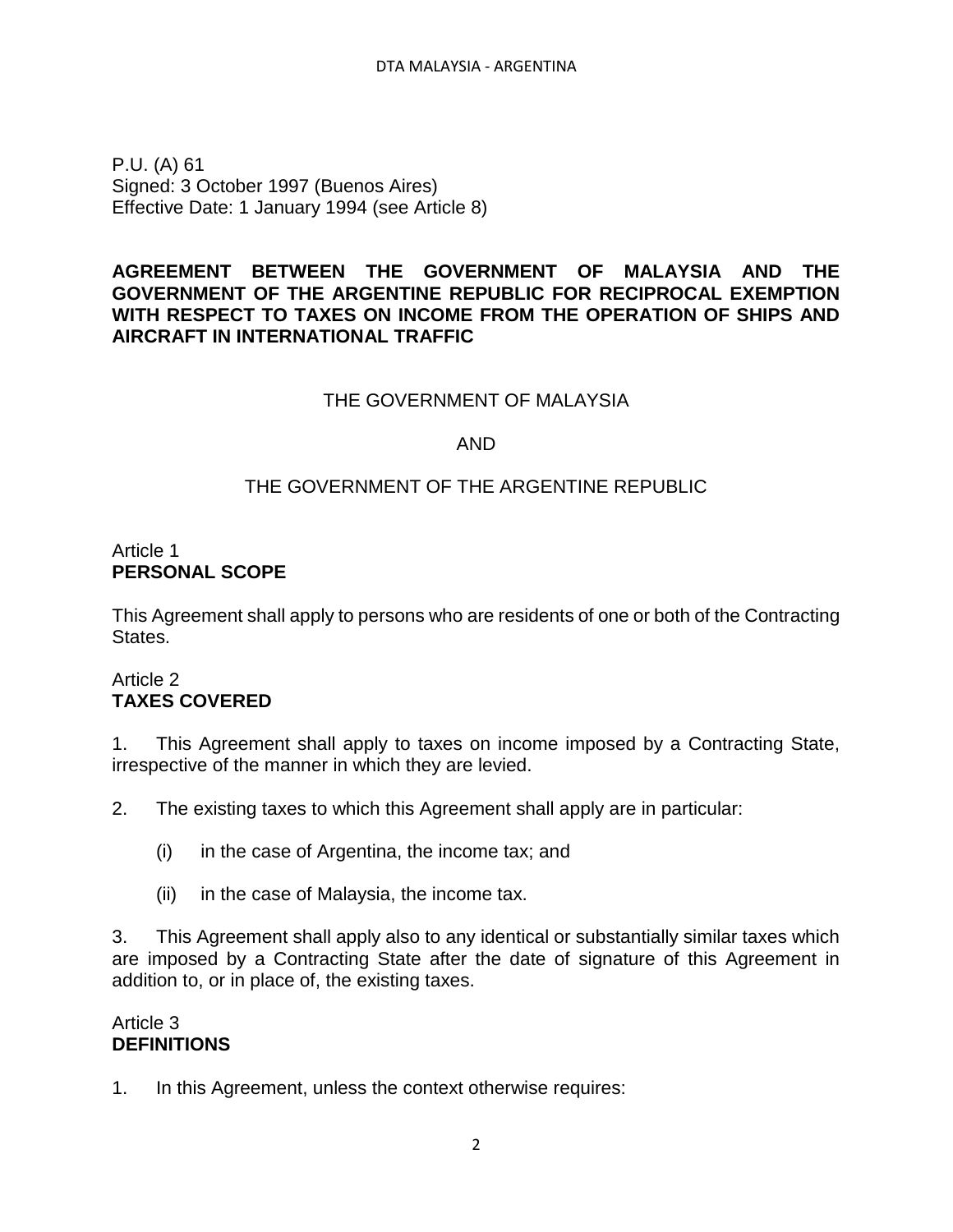- (a) the term "person" includes an individual, a partnership, a company and any other body of persons which is treated as a person for tax purposes;
- (b) the term "company" means any body corporate or any entity which is treated as a body corporate for tax purposes;
- (c) the term "a Contracting State" and "the other Contracting State" mean Malaysia or Argentina as the context requires;
- (d) the term "enterprise of a Contracting State" means an enterprise carried on by a resident of a Contracting State;
- (e) the term "international traffic" means any transport by a ship or aircraft operated by an enterprise of a Contracting State, except when the ship or aircraft is operated solely between places in the other Contracting State;
- (f) the term "competent authority" means:
	- (i) in the case of Argentina, the Ministry of Economy and Works and Public Services, Secretariat of Finance (Ministerio de Economia y Obras y Servicios Publicos, Secretaria de Hacienda); and
	- (ii) in the case of Malaysia, the Minister of Finance or his authorised representative.

2. As regards the application of this Agreement by a Contracting State, any term not defined therein shall, unless the context otherwise requires, have the meaning which it has under the laws of that State concerning the taxes to which this Agreement applies.

#### Article 4 **RESIDENT**

1. For the purposes of this Agreement, the term "resident of a Contracting State" means:

- (a) in the case of Argentina, a person who is resident in Argentina for the purposes of Argentine tax; and
- (b) in the case of Malaysia, a person who is resident in Malaysia for the purposes of Malaysian tax.

2. Where by reason of the provisions of paragraph 1 an individual is a resident of both Contracting States then his status shall be determined as follows:

(a) he shall be deemed to be a resident of the State in which he has a permanent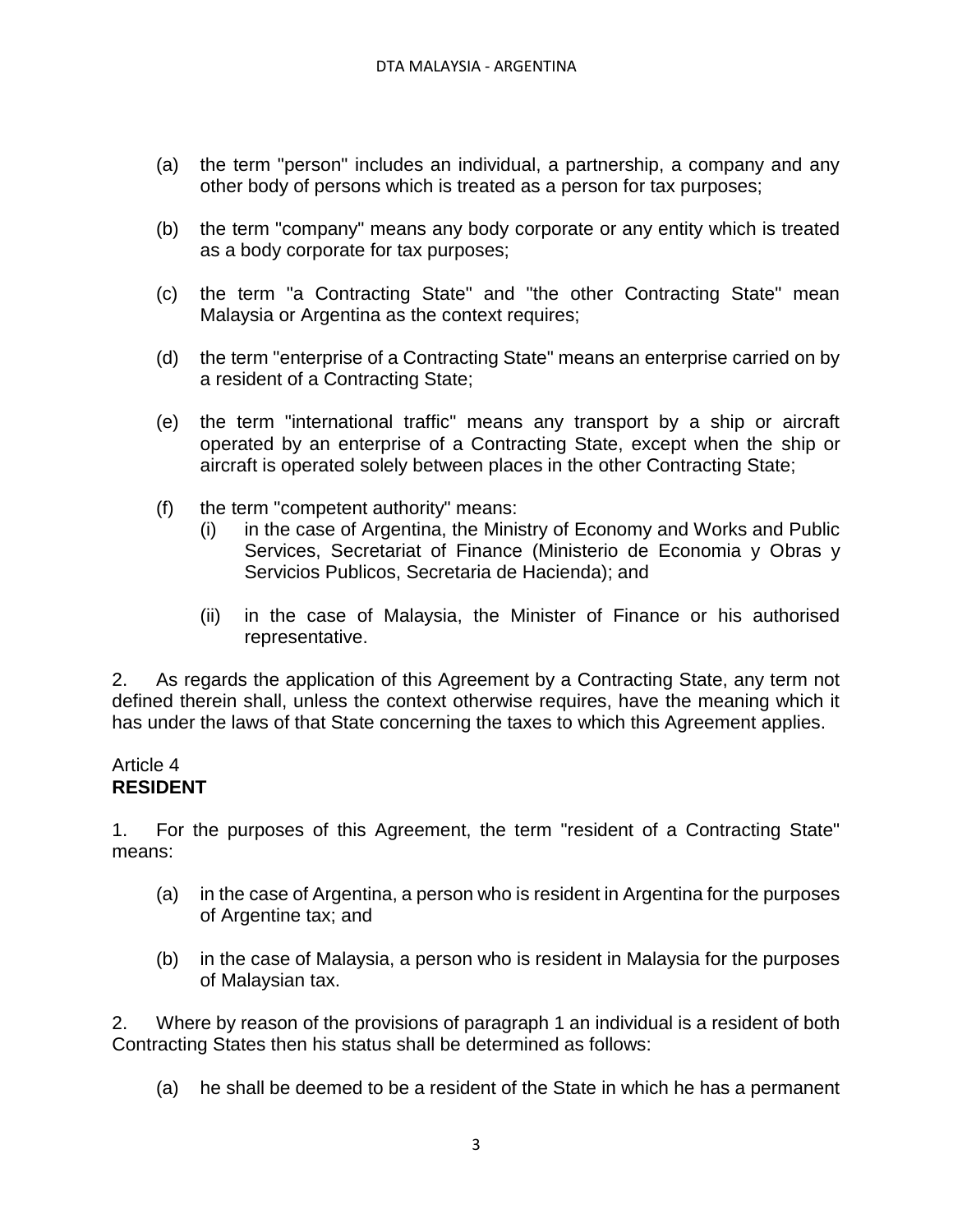home available to him, if he has a permanent home available to him in both States, he shall be deemed to be a resident of the State with which his personal and economic relations are closer (centre of vital interests);

- (b) if the State in which he has his centre of vital interests cannot be determined, or if he has not a permanent home available to him in either State, he shall be deemed to be a resident of the State in which he has an habitual abode;
- (c) if he has an habitual abode in both States or in neither of them, he shall be deemed to be a resident of the State of which he is a national;
- (d) if he is a national of both States or of neither of them, the competent authorities of the Contracting States shall settle the question by mutual agreement.

3. Where by reason of the provision of paragraph 1 a person other than an individual is a resident of both Contracting States, then it shall be deemed to be a resident of the State in which its place of effective management is situated.

## Article 5 **SHIPPING AND AIR TRANSPORT**

1. Profits derived by an enterprise of a Contracting State from the operation of ships and aircraft in international traffic shall be exempted from tax in the other Contracting State.

2. The provision of paragraph 1 shall also apply to the share of the profits derived by a resident of a Contracting State from its participation in a pool, a joint business or an international operating agency.

3. For the purposes of this Article, profits derived by a resident of a Contracting State from the operation of ships and aircraft in international traffic shall also include profits derived from:

- (a) the rental on a full or bare boat (time or voyage) basis of ships or aircraft used in international traffic;
- (b) the use or rental of containers (including trailers, barges and related equipment for the transport of containers); if such profits are incidental to the profits to which the provisions of paragraphs 1 and 2 apply.

4. Remuneration in respect of an employment exercised aboard a ship or aircraft operated in international traffic by an enterprise of a Contracting State shall be taxable only in the Contracting State in which the enterprise operating the ship or aircraft is a resident.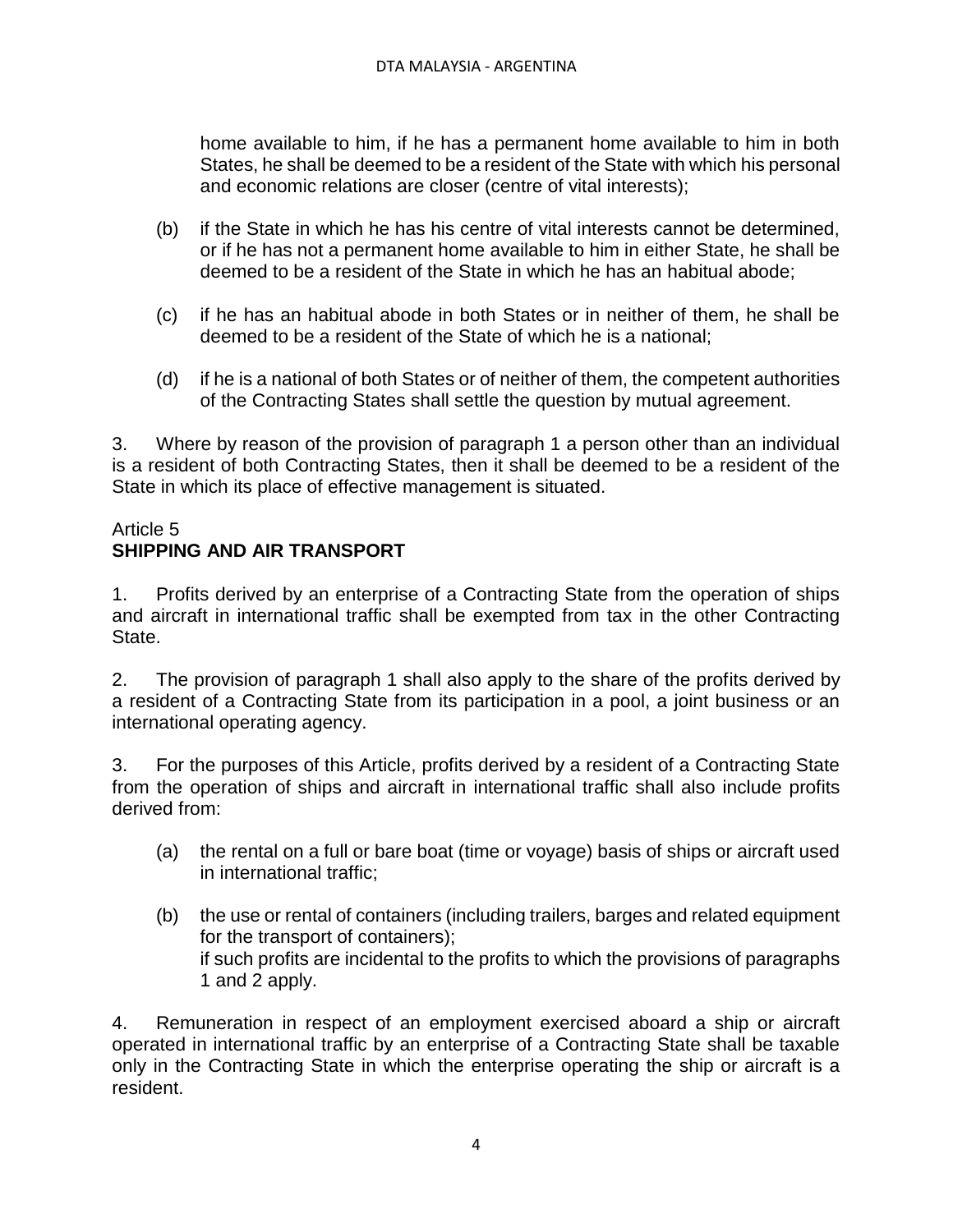5. Gains from the alienation of ships or aircraft operated in international traffic or movable or immovable property pertaining exclusively to the operation of such ships or aircraft, shall be taxable only in the Contracting State in which the enterprise operating the ships or aircraft is a resident.

## Article 6 **MUTUAL AGREEMENT PROCEDURE**

The competent authorities of the Contracting States may consult each other if appropriate for the purpose of assuring the reciprocal implementation of and compliance with the principles and provisions of this Agreement.

## Article 7 **EXCHANGE OF INFORMATION**

1. The competent authorities of the Contracting States shall exchange such information as is necessary for carrying out the provisions of this Agreement or for the prevention or detection of evasion or avoidance of taxes covered by this Agreement. Any information so exchange[d] shall be treated as secret and shall be disclosed only to persons or authorities (including a court or reviewing authority) concerned with the assessment, collection, enforcement or prosecution in respect of, or the determination of appeals in relation to, the taxes which are the subject of this Agreement.

2. In no case shall the provisions of paragraph 1 be construed so as to impose on a Contracting State the obligation:

- (a) to carry out administrative measures at variance with the laws or the administrative practice of that or of the other Contracting State;
- (b) to supply particulars which are not obtainable under the laws or in the normal course of the administration of that or of the other Contracting State;
- (c) to supply information which would disclose any trade, business, industrial, commercial or professional secret or trade process, or information the disclosure of which would be contrary to public policy.

### Article 8 **ENTRY INTO FORCE**

1. The Governments of the Contracting States shall notify each other that the requirements according to their laws for entry into force of this Agreement have been complied with.